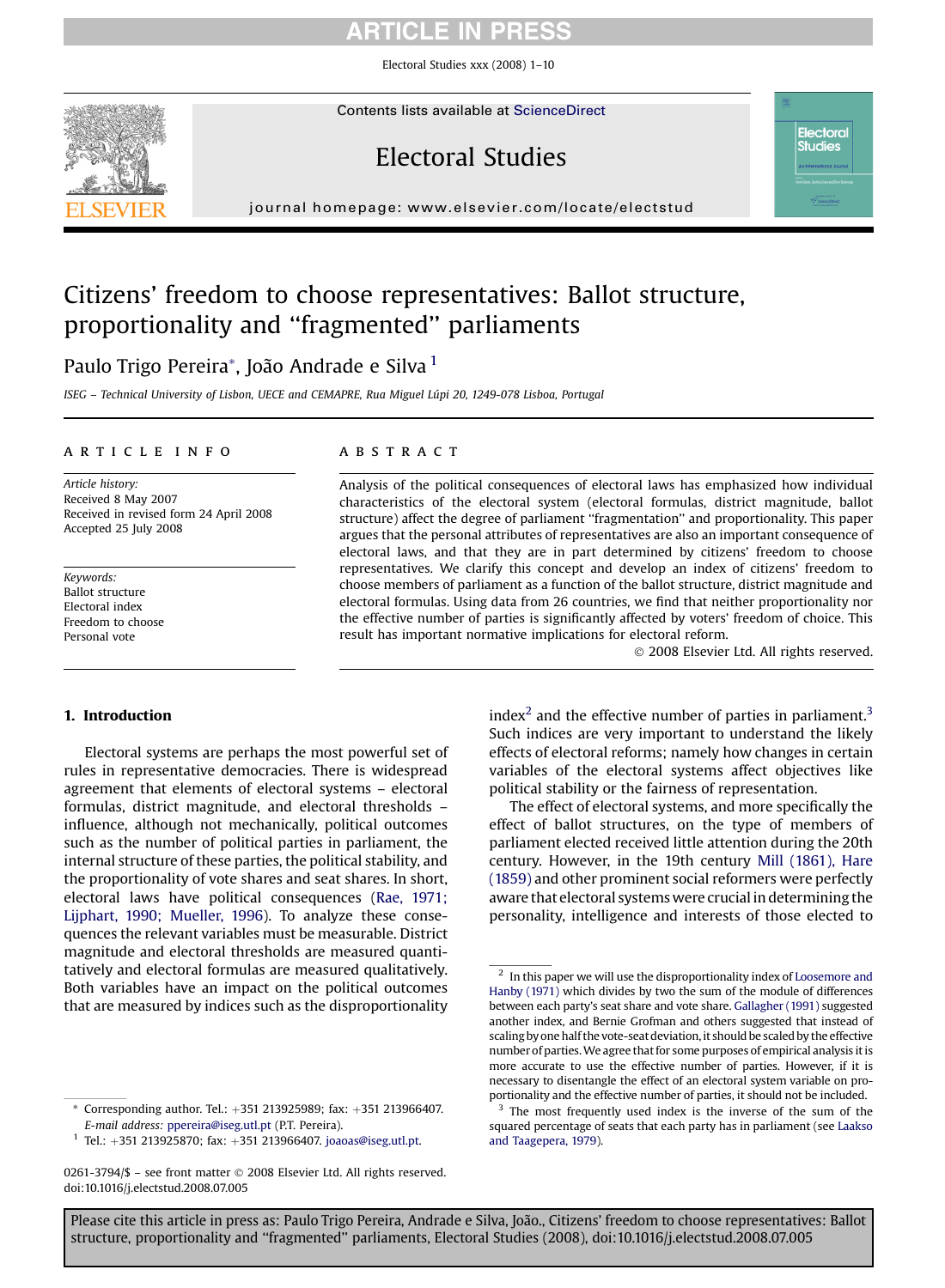## ARTICLE IN PRESS

<span id="page-1-0"></span>serve as members of parliament. [Mill \(1861, p. 256\)](#page-9-0) states: ''It has been seen that the dangers incident to a representative democracy are of two kinds: danger of a low grade of intelligence in the representative body, and in the popular opinion which controls it; and danger of class legislation on the part of the numerical majority.'' He was aware that a critical issue in determining ''intelligence in the representative body'' was the breath of political competition to access parliament, and that the level of political competition is influenced by the ballot structure and the electoral formula. In a certain sense Mill and Hare were calling attention to the personal consequences of electoral laws.<sup>4</sup>

To date, the research on the importance of ballot structures is somewhat inconclusive and it is target to the political (not personal) consequences of electoral laws. [Rae \(1971\)](#page-9-0) formulated the hypothesis that ''ordinal'' ballots, where voters can choose more than one party (candidate), are more favorable to a fragmented parliament (greater effective number of parties in parliament) than a ''categorical'' vote, where voters have to vote for only one party (or candidate). However, he rejected the hypothesis. Subsequently, [Lijphart](#page-9-0) [\(1990\)](#page-9-0) replicated Rae's work with more data and different methodology and reached a similar conclusion; ballot structure is not a very relevant variable in electoral systems. Lijphart only found evidence of the importance of ballot structures in plurality rule systems where the Australian "alternative" vote produces more parties than the UK plurality rule. A few authors have recently addressed the importance of the information given in the ballot [\(Bowler](#page-9-0) [and Grofman, 2000; Carey and Shugart, 1995; Farrell and](#page-9-0) [McAllister, 2006; Norris, 2004](#page-9-0)). Such disregard of this issue may be associated with the difficulty in capturing the diversity of ballot structures within a single measure.

In this paper we focus on voters' freedom of choice. Implicitly we assume that the personal attributes of members of parliament are, in a large measure, a function of the degree of competition for a seat in parliament.<sup>5</sup> This

<sup>5</sup> The personal attributes of members of parliament are a function of the potential pool of candidates, the effective pool of candidates and the electoral system. The potential pool of candidates is a function, among other factors, of extrinsic incentives (politicians' pay in relation to private sector alternatives or opportunities for corruption within the political system) or intrinsic incentives (public service motivation). The effective pool depends on the potential candidates and also the institutional procedures for candidate selection (mainly intra-party competition). Finally, within a given set of candidates/parties, personal attributes of those elected depend on the electoral systems and particularly voters' freedom of choice and voters' ability to choose. This paper deals only with freedom of choice. Empirical research on the effects of changes in extrinsic incentives (e.g. the effects of politicians' pay rises) is still burgeoning (see [Besley, 2004; Poutvaara and Takalo, 2007\)](#page-9-0). In an interesting preliminary result [Katakorpi and Poutvaara \(2008\)](#page-9-0) found that the 20% pay rise of Finnish MPs in 2000 does seem to have had a positive impact on the education level of female candidates but not on male candidates. <sup>6</sup> The "pastel de nata" is a typical and well known Portuguese custard tart.

competition can arise from two different processes: interparty competition or intra-party competition. The latter has two different aspects: competition in order to be a party candidate and (in some electoral systems) competition to have the highest rank in party lists. Voters' freedom of choice is greater when voters have more candidates and political platforms to choose from, more possibility to express their preferences, and more information about the candidates.

Therefore, one aim of this paper is to make the case that it is worth measuring freedom of choice because of its intrinsic and instrumental values. Freedom of choice is one of the criteria that should be considered in electoral reform. A second aim is to indirectly test Rae and Lijphart's hypothesis of a quasi nonexistent relationship between ballot structure and either proportionality or party fragmentation. A third aim is to develop a synoptic index that captures different degrees of ''freedom of choice'' in different democracies and clarify the possible applications of such an index in testing new hypotheses. Therefore, Section 2 clarifies the concept of ''freedom of choice'' from the perspective of social choice theory. Section [3](#page-2-0) builds the index from three dimensions: choices available to voters, effective preferences they can express in the ballot, and information concerning candidates. Section [4](#page-5-0) presents empirical evidence on ''freedom of choice'' and how it relates to proportionality and the effective number of parties. Finally, Section [5](#page-7-0) discusses the implications of our analysis for electoral reform and develops several hypotheses that can be further tested with the present index.

#### 2. Freedom and choice: concept and measures

Liberty and freedom of choice have been extensively discussed by eminent scholars in quite different perspectives (e.g. [Berlin, 1969; Sen, 1988, 1991\)](#page-9-0). The most useful approach for our purposes here is the axiomatic approach that has been developed in social choice literature.

In some sense, what distinguishes democracy from authoritarian regimes is freedom of choice. Consider a case where a ruler unilaterally transfers his power to his son, and the alternative case where his son obtains the power through winning a competitive and deliberatively fair struggle to obtain popular support in a democratic election. Although the ultimate ruling person is the same, the democratic process is associated with citizens' freedom to ''choose'' (directly or indirectly) the new leader.

This example also highlights an important point that has been emphasized particularly by [Sen \(1991\)](#page-9-0), concerning the ''instrumental'' and ''intrinsic'' values of freedom of choice. The value of freedom of choice in democracy is not just that there is a higher probability that better leaders are selected (or incompetent leaders dismissed), but also that there is an intrinsic value associated with participation in the political process.

Consider an individual who eats a ''pastel de nata'' with an espresso everyday, which he selects from a menu (or opportunity set) of many cakes and diverse beverages.<sup>6</sup> If

<sup>4</sup> John Stuart Mill was a supporter of Thomas Hare's single transferable vote electoral formula, based on the expected effects on the representation of minorities and also the attributes of representatives. On this last point he says [\(Mill, 1861,](#page-9-0) p. 264): ''At present, by universal admission, it is becoming more and more difficult for any one who has only talents and character to gain admission into the House of Commons. The only persons who can get elected are those who possess local influence, or make their way by lavish expenditure, or who, on the invitation of three or four tradesmen or attorneys, are sent down by one of the two great parties from their London clubs...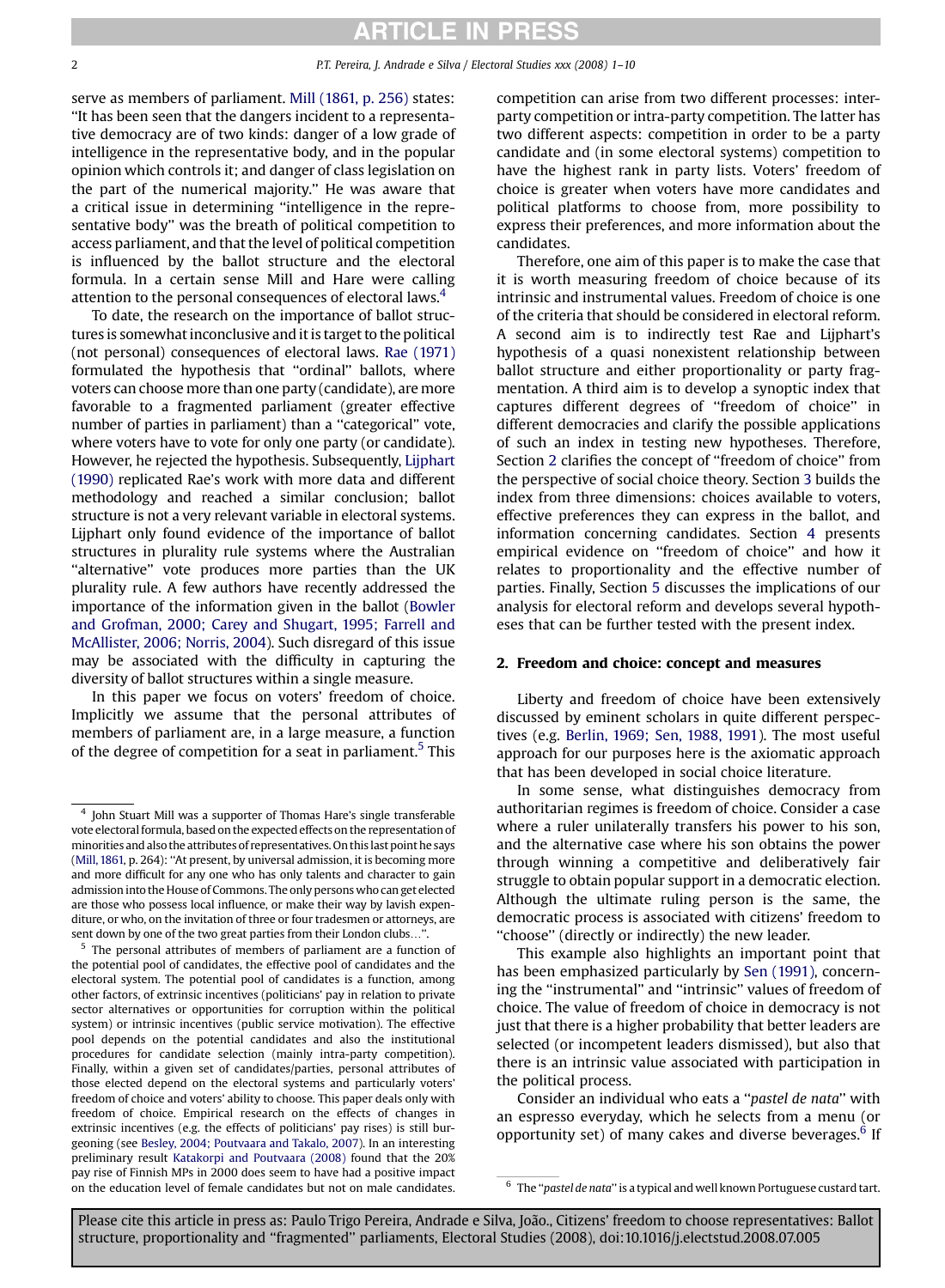<span id="page-2-0"></span>he were forced to eat that meal, he could not stand it. The fact that people value outcomes and procedures (the way those outcomes are reached) show two different dimensions of freedom of choice.

Most people agree that the ''intrinsic'' value of freedom of choice increases (even at a diminishing rate) with the augmentation of the opportunity set. If there are more cakes to choose from, her freedom of choice increases, even if she still chooses to eat the same "pastel de nata," because she prefers this cake to any other that was added to the set.<sup>7</sup> Conversely, if the opportunity set decreases, her freedom to choose decreases.

In this paper we will assume that freedom of choice increases (decreases) when the elements in the opportunity set increase (decrease). One simple measure for ranking opportunity sets according to freedom of choice is the cardinality of the sets. $8$  If one has three cakes, one has more freedom than if one has only two.

In markets, choice is over private goods and it is a real choice. However, in politics, we are in the realm of collective or social choices. The information citizens express through the ballot is aggregated and transformed through the rules of the electoral system into a social choice. Each citizen does not ''choose'' anything, but instead he has a greater or smaller freedom to express his preferences concerning the opportunity set that is presented to him.

Apart from the cardinality of the opportunity set there are two additional dimensions that should be considered in order to measure freedom of choice. The first dimension is the number of items that can be ''selected'' from the ''menu.'' Ceteris paribus, if just one item can be ''selected'' from a given set, the freedom to choose is less than if the ''choice'' is between two items of the same set. Alternatively, the same number of available choices (e.g. 2) in menus of different sizes (e.g. 3 and 6 items) is also associated with different degrees of freedom.<sup>9</sup> However, if what I ''receive'', does not take into account my revealed preference, my freedom, from an instrumental point of view, is less valuable.

The second dimension is the information associated with each item in the menu. If our individual does not have any information concerning the characteristics of the items she is choosing from, her freedom is in some sense virtual. She could just select a random number to make her "choice". Ceteris paribus, the more information associated with each item in the menu, the greater the freedom to choose.10,11

The index developed in this paper considers the cardinality of the opportunity set, the number of effective revealed preferences, and information concerning the candidates. They will be labelled as ''options'', ''choices'' and ''information'', respectively. However, the capabilities' dimension is not introduced for simplicity reasons.

## 3. Freedom of choice: ''options'', ''choices'' and information

The first critical issue we need to address is the options voters face in assessing the cardinality of the opportunity set (the "menu" of choices).<sup>12</sup> We assume that, if given the chance, citizens will vote for political parties and for candidates (the ''personal vote'' on the characteristics of the candidates). Since each political party has a distinct platform, when the effective number of parties increases, the citizens' freedom to express political preferences in different ways also increases. However, there is a problem with using the effective number of parties. Among other things, we want to analyze the possible causal effect of "freedom of choice" on the fragmentation of parliament (given by the effective number of parties). So in the freedom of choice (FC) index it is assumed that opportunities to express political preferences must be independent of the actual effective number of political parties. We consider three parties, a Left-wing Party (L), a Center Party (C) and a Right-wing Party (R), as the opportunities to express diverse political preferences.<sup>13</sup>

Apart from ideology, we assume citizens care about candidates' personal characteristics and that these are

There is, however, an objection to that assertion. From a cognitive perspective some authors have argued that, after some point, to have more elements in the opportunity set create cognitive dissonance so that less is better than more.

<sup>8</sup> This measure was suggested by [Pattanaik and Xu \(1990\)](#page-9-0). Three axioms univocally determine this measure. First, the indifference between no-choice situations (e.g. indifference between two plebiscites with different candidates); second, strict monotonicity (e.g. freedom increases when the number of candidates increases); and third, independence. [Sen \(1991\)](#page-9-0) argues that freedom should not only include the opportunities of choice available to the individual, but also take into account his preferences in relation to the elements of the opportunity set. For other criticisms of [Pattanaik and Xu \(1990\)](#page-9-0) see [Holler \(2007\)](#page-9-0) who emphasizes power and the control over the opportunity sets.

 $9\text{ }$  The more complicated issue is how to rank different size menus with different number of choices. The ''freedom of choice'' index developed in this paper, satisfies both conditions mentioned in the text, and has an implicit tradeoff between having more items to choose and more possibility to choose.

 $10$  Again, there are simple cases and more complicated cases. From a no information menu, to a menu where one has information on one item, there is an increasing freedom. This is the simplest case. Complicated cases are those where it is possible to have more information on some items and less in others.

 $11$  Information on political candidates can arise from different sources: the candidates themselves, the political parties, interest groups and the media. What this dimension says is that we consider more information and more diversified information to be better than less information. Taking into account cognitive limitations, the marginal benefit of increasing information should be decreasing.

<sup>&</sup>lt;sup>12</sup> The measure of freedom, with only one dimension, can be ordinal or cardinal. When comparing voters' opportunity sets it is possible to rank order all sets using the cardinality of the sets. However, when considering more than one dimension (e.g. three as we do) it is necessary to introduce (explicitly or implicitly) additional value judgements, i.e. a metric in order to weight these different dimensions. Thus, the measure of freedom becomes cardinal.

<sup>&</sup>lt;sup>13</sup> The average effective number of parties in our sample of 26 countries is 3.78. However, we have chosen 3 for reasons of symmetry that can be justified in order to give equal weight to ideological diversity and personal characteristics. As explained below the index is invariant to a change in the ideological spectrum. If instead of assuming three parties (L, C, R) we would have assumed four parties (L, CL, CR, R) the index value for each country would be the same.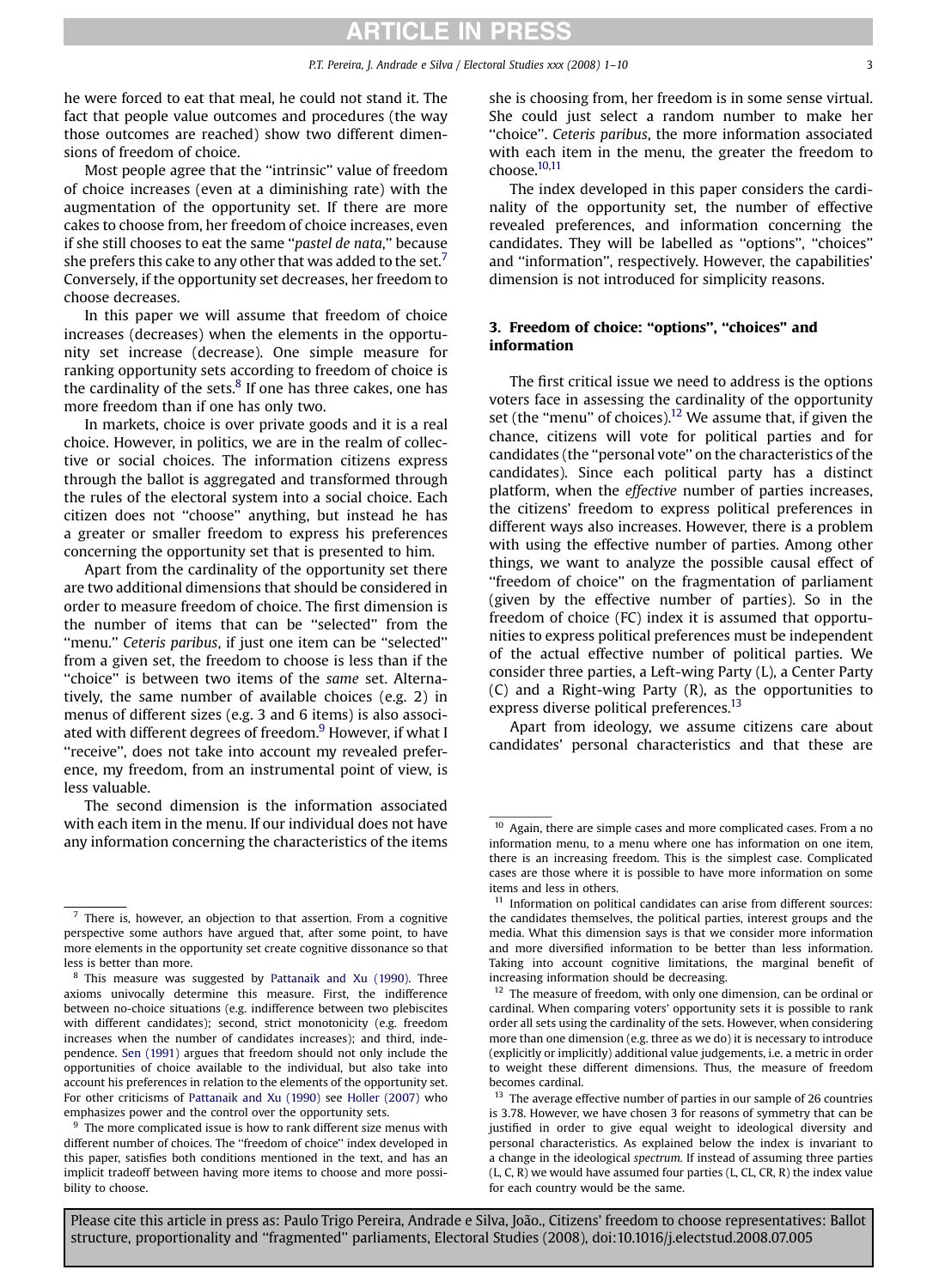## RTICLE IN PRES

4 P.T. Pereira, J. Andrade e Silva / Electoral Studies xxx (2008) 1–10

independent of political platforms.<sup>14</sup> If given the opportunity, citizens would vote for particular candidates as well as for political platforms.

To analyze the cardinality of different electoral systems, let us start by looking at Table 1, where each column refers to a different party  $(L, C, R)$  and each row is a candidate  $(1, 2, 3)$ belonging to the party's list (when applicable).

We establish an upper limit for voters' ''options'' given by the product of three parties and three candidates. This can be considered as an unnecessary constraint on voters' available choices because some ballots allow for more options. However, the concept of freedom, as we want to measure it, is not just the input information that the voter introduces in the ballot, but it is also related to the effectiveness of this information in the final selection of candidates. This suggests a limitation in the available options in the relevant opportunity set. Moreover, all citizens have cognitive limitations so that, even from the strict point of view of the voter input in the ballot, a limitation on available ''options'' should be considered.

In order to distinguish ''options'' related to parties and candidates we use the following notation: L, C, R refers to parties; L1, C1, R1 are candidates in single member districts and Li, Ci, Ri, candidates in multi-member districts. The voters' ''options'' (the cardinality of the opportunity sets), associated with the main ballot structures and electoral systems, are the following<sup>15</sup>:

- PR plurality rule with nominal vote in one candidate (e.g. UK or USA) or the ''alternative'' vote (AV) with ordinal vote (e.g. Australia)  $#Xplr = #Xpr$ \_av =  $#{L1, C1, R1} = 3$
- AM absolute majority rule in runoff elections (e.g.
- France)
- $#Xam = #{L1, C1, R1} = 3$
- CLPR closed list proportional representation (e.g. Portugal)
	- $#Xclp = #{L, C, R} = 3$
- MS mixed systems using dual ballot (e.g. Germany)  $#Xdb = #{L, C, R, L1, C1, R1} = 6$
- OLPR open party list proportional representation (preferential voting) (e.g. Czech Republic)
- $#Xolp = #{L1, L2, L3, C1, C2, C3, R1, R2, R3} = 9$ - STV – single transferable vote with rank order ballot
- (e.g. Ireland) and OBP open ballot proportional representation (e.g. ''Panachage'' in Switzerland and Luxembourg)

 $#Xstv = #Xobp = #{L1, L2, L3, C1, C2, C3, R1, R2, R3} = 9$ 

#### Table 1

Citizens' opportunities to select candidates

| L1             |                | R <sub>1</sub> |
|----------------|----------------|----------------|
| L2             | C <sub>2</sub> | R <sub>2</sub> |
| L <sub>3</sub> | LЗ             | R <sub>3</sub> |

If freedom to choose were based only on options available to voters to express preferences, an ordinal ranking could be established. Maximum freedom would be associated with the rank order ballot used in STV, open ballot and open party list; an intermediate level of freedom with dual ballot in mixed systems and finally the lowest voter freedom would be associated with CLPR, PR and AM. However, other dimensions should be also considered and this implies adopting a cardinal measure.

A second dimension of freedom is ''choices'' or the revealed preferences of the voters, i.e. the number of items a voter may ''select'' (or order) so that it has an effective impact on candidates' choice. It is important to define an upper boundary for the relevant number of revealed preferences, i.e. those which have an impact on candidate selection. We establish this number as three, since for the reasons stated below, the practical importance of citizens' fourth preference is rather low and should be disregarded.

A main distinction between the different ballot systems is whether voters can only reveal their first preference, or more. In plurality rule with a candidate ballot or in closed list proportional representation with a party ballot, voters can vote for one candidate or one party, respectively, so that only the first preference counts. This has been labelled a ''categorical'' ballot in the literature. In all other systems voters can reveal more than one preference (ordinal or not) in what has been labelled ''ordinal'' balloting following [Rae](#page-9-0) [\(1971\)](#page-9-0).

In the French electoral system (party ballot with runoff), if a party has an absolute majority, the candidate of that party is elected. If not, there is a second round. So the second preference of the voter only is necessary in some districts. Therefore, we consider 1.5 to be the effective number of revealed preferences.

In plurality rule, with a candidate ballot and with previous ''open'' primaries (e.g. most states in USA), voters even if they are not affiliated with a specific party, can vote for the nomination of a party candidate. They can express preferences over candidates first and then over parties. It is an intermediate situation between plurality rule (without primaries) and dual ballot where all voters have two choices. Therefore, we consider that each voter has 1.5 ''choices''.

In dual ballots, where voters have the single member district to vote for candidates and regional or national district to vote for parties, voters have two "choices".<sup>16</sup>

 $14$  If we were to consider a spatial analysis, which is not the case here, we would say that the two dimensions are orthogonal. There is no a priori reason to suppose that left-wing politicians have better (or worse) attributes than right-wing politicians. Note also that there can be a conflict between ideology and personal attributes. The candidate "closest" to the voter ideology can have a low "score" on personal attributes and vice-versa.

<sup>&</sup>lt;sup>15</sup> For a good discussion of electoral systems and intra-party competition see Chapter 1 of [Colomer \(2004\).](#page-9-0) This characterization of ballot structures and electoral systems covers the vast majority of real world situations in democratic countries.

<sup>&</sup>lt;sup>16</sup> [Lijphart \(1990\)](#page-9-0) correctly points out that the mixed systems should not be included in the ''categorical'' category as [Rae \(1971\)](#page-9-0) did. We always use the term ordinal ballot within brackets because we cannot say that voters rank a party with a candidate in mixed systems. However, we can say that they express preferences for a party and a candidate.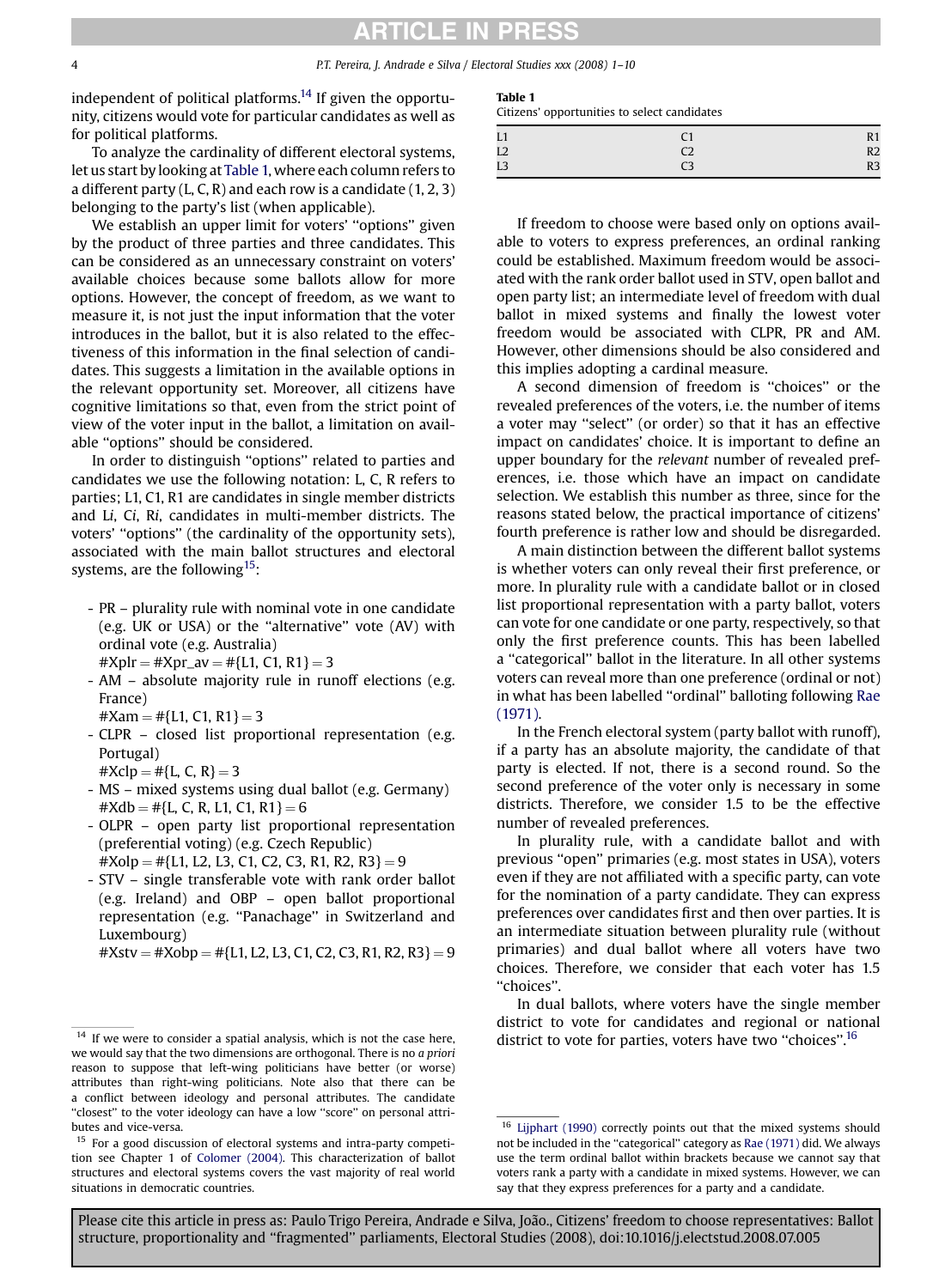# TICLE IN PRES

#### P.T. Pereira, J. Andrade e Silva / Electoral Studies xxx (2008) 1–10 5

#### Table 2

Electoral systems, ballot structures, and voters' options and ''choices''

|    | <b>Ballot</b> type          | Electoral system               | <b>Votes</b> | Vote in party,<br>candidate<br>(or both) | Voters'<br>options <sup>a</sup> | Voters'<br>"choices" <sup>b</sup> | Single member<br>districts (SMD)<br>or/and multi-member<br>districts (MMD) |
|----|-----------------------------|--------------------------------|--------------|------------------------------------------|---------------------------------|-----------------------------------|----------------------------------------------------------------------------|
|    | Candidate ballot            | Plurality (without primaries)  |              |                                          |                                 |                                   | <b>SMD</b>                                                                 |
| 2  | Party ballot                | PR (close list)                |              |                                          |                                 |                                   | <b>MMD</b>                                                                 |
| 3  | Candidate ballot (runoff)   | Majority                       | 1 or 2       | P                                        |                                 | 1, 5                              | <b>SMD</b>                                                                 |
| 4  | Candidate-preference ballot | Plurality ("alternative vote") |              |                                          |                                 |                                   | <b>SMD</b>                                                                 |
| 5  | Dual ballot                 | Mixed system                   |              | P                                        | 6(3)                            | 2(1)                              | <b>SMD</b>                                                                 |
|    |                             |                                |              |                                          | (3)                             | (1)                               | <b>MMD</b>                                                                 |
| 6  | Candidate ballot            | Plurality (with primaries)     |              |                                          |                                 | 1, 5                              | <b>SMD</b>                                                                 |
| 7  | Preference ballot           | PR (open list) ("weak")        |              | C, P                                     | 9                               | 1.5                               | <b>MMD</b>                                                                 |
| 8  | Preference ballot           | PR (open list) ("strong")      |              | C, P                                     | 9                               |                                   | <b>MMD</b>                                                                 |
| 9  | Open ballot                 | PR (open ballot)               |              | C, P                                     | 9                               |                                   | <b>MMD</b>                                                                 |
| 10 | Rank ballot                 | Single transferable vote (STV) |              | C, P                                     | 9                               |                                   | <b>MMD</b>                                                                 |

 $a$  Available set of candidates/parties to choose from ( $c$  in index FC).

 $<sup>b</sup>$  Number of relevant candidates/parties "chosen" by the voter in her ballot (p in index FC).</sup>

Some literature considers the rank ballot as giving the greatest amount of ''choice'' to the voter. In fact, the voter is able to fully or partially rank order the candidates across political parties. This is an input oriented interpretation of the ballot. However, what is relevant is not the maximum information the voter can express through the ballot, but the individual ''choices'' that are relevant for the collective choice of candidates. Taking into account that the fourth preference onwards has a minor impact on candidate selection, we assign the maximum value of three ''choices'' to the rank ballot (used in STV), to the open ballot (''panachage'') and also to the candidate-preference ballot of Australia, although here the choice set (number of candidates) is much smaller.<sup>17</sup>

Given its diversity, the preferential system poses more difficulty in determining the available ballot ''choices.'' There are two main dimensions in preferential voting that open up many variants: the approval possibilities, the maximum number (or proportion) of approved candidates in the ballot, and the approval threshold, the minimum percentage below which the candidate does not override the party list. The most relevant dimension is the approval threshold since with a high threshold, preference revelation on candidates has minor effects on overruling party lists. All these possibilities have an impact on citizens' effective freedom to choose. However, in order to keep the index simple, we only distinguish between ''weak'' and ''strong'' preferential systems following [Karvonen \(2004\)](#page-9-0). A ''strong'' preferential system is the situation where only individual votes are relevant for the selection of members of parliament (e.g. Finland). In this case there is no approval threshold. On the other hand, in a ''weak'' preferential system, voters are not obliged to choose candidates, and by default (if they do not express a particular preference) the party list order is assumed. Usually there are approval thresholds.18 The distinction between ''weak'' and ''strong'' open list systems is translated into 1.5 and 2 for voters' "choices" in Table 2.<sup>19</sup> Voters can choose among parties and candidates in both cases, but the instrumental value of candidate choice is diminished in the former case. Clearly, the ''choices'' available in open list proportional representation systems are smaller than in the  $STV^{20}$  – Table 2 summarizes the conclusions concerning available ''options'' and ''choices''.

Finally, the last issue to address is the information available to the voter about the candidates. We assume that information on each candidate is a decreasing function of average district magnitude ( $M = S/D$ ), with S the size of the assembly and D total number of districts (upper and lower tier). $21$  In single member districts, opportunities for

<sup>&</sup>lt;sup>17</sup> In terms of the informational input of the ballot, the open ballot has less information than the rank order, since candidates are not ranked. However, in some cases, it is possible to add names to the ballot, which is ruled out by the rank order ballot. Given these countervailing factors we treat them has similar. [Colomer \(2004\)](#page-9-0) also considers them similar.

<sup>&</sup>lt;sup>18</sup> To illustrate the diversity of preference voting, note that in the ''strong'' Finnish system voters have to vote for one specific candidate, while in the ''weak'' Swedish system supporting a candidate is optional and the ''approval percentage'' is 8%. In the Czech electoral system the minimum percentage for the candidate to overrun the party list is 7%, and the maximum number of ''approved candidates'' in the ballot was recently reduced from four to two candidates (see 2006 revision of Act 247/195). There are mainly two types of ballots used in preferential systems. Either the ballot allows selection of one or more candidates (approval) or the voter can actually rank the candidates. Note, however, that in the former case, ''approval votes on candidates'' are used with electoral formulas (e.g. method d'Hondt) different from ''approval voting'' (see [Brams and Fishburn, 1983](#page-9-0)) which is not an electoral formula for multi-member districts.

<sup>&</sup>lt;sup>19</sup> Note that with a very high threshold, the preferential system converges to a party list system because it is almost impossible to overrule the party list. We assume implicitly that this situation does not occur in practice.

It is clearly the case that in a set of k candidates, a partial ordering of  $n < k$  candidates is associated with more "freedom" than purely giving "approval" to the same subset of  $n$  candidates. In the former case there are factorial  $n(n!)$  different ways to express preferences, while in the latter just one (e.g. with  $n = 3$ ,  $3! = 6$  as opposed to 1). Our index is a function of approved candidates in the ballot because this is the essential information that is transformed through the electoral formula. <sup>21</sup> [Chin and Taylor-Robinson \(2005, p. 465\)](#page-9-0) found that "voters in closed list proportional representation access less of the available candidate information compared with subjects in the SMD electoral system''. Our specification of the ''information function'' is consistent with their findings.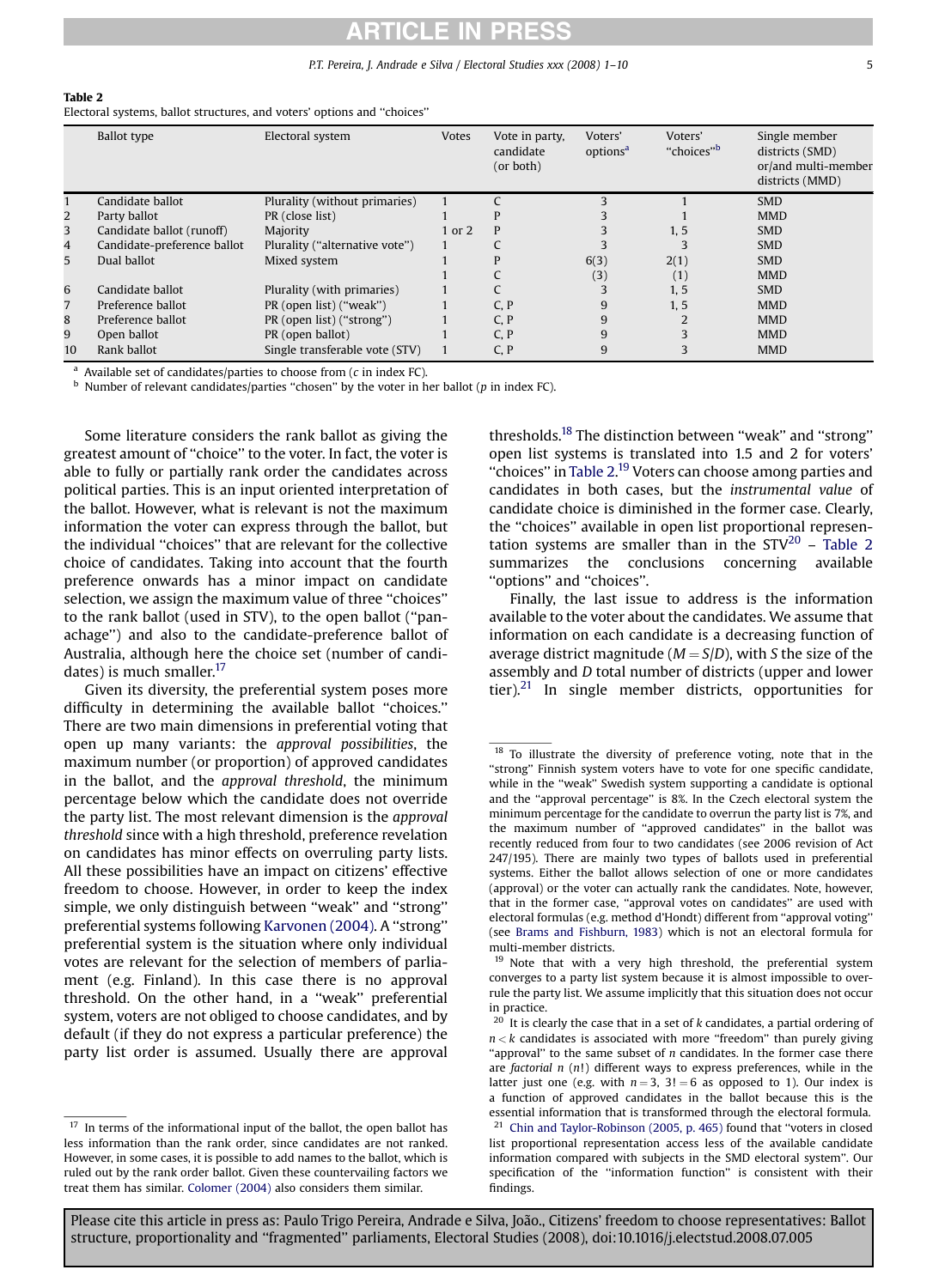<span id="page-5-0"></span>interaction between candidates and voters are greater. This is important mainly for the knowledge of the personal attributes of particular candidates. Information on each candidate decreases as the magnitude of the district increases because it depends on how many candidates every voter has to pay attention to. It is important to understand how M takes this into account in single tier and two tier systems. Let  $S_1$  refer to seats allocated in the lower tier and  $S_h$  seats allocated at upper tiers. Therefore,

$$
M = \frac{S}{D} = \frac{S_h}{D} + \frac{S_l}{D} \tag{1}
$$

In plurality rule with candidate ballot,  $M = 1$ . In dual ballot systems the average district size (electors per mandate) is higher if, for a given number of electors, the number of single member districts decreases. This effect is captured by M as the following example illustrates. South Korea has 253 single member districts (and, respectively, the same number of MPs) out of a total of 299 (85%). On the other hand, Germany has only 50% of MPs elected through single member districts. This means that, disregarding the absolute assembly size, South Korea ( $M_k = 1.18$ ) is much closer to the UK average district magnitude ( $M_{\text{I/K}} = 1$ ), than Germany ( $M<sub>G</sub> = 1.99$ ). Thus, taking the overall average district magnitude enables us to distinguish between mixed systems with different proportion of MPs elected in single member districts.<sup>22</sup>

Amongst different possibilities we adopt this function for a proxy of the information that citizens have on the personal characteristics of candidates $^{23}$ :

$$
I = \frac{1}{1 + \log M} \tag{2}
$$

where log M stands for the decimal logarithm of M.

Therefore, the index of freedom of choice is a combination of these three characteristics. It is an increasing function of voters' available ''options'' (the cardinality of the opportunity sets), voters' ''choices'' (the number of relevant revealed preferences), and the information about the chosen candidate. To combine the first two aspects we use the geometric mean<sup>24</sup> and we multiply this value by the information value, assumed as a function of M. Consequently the index is based on  $\sqrt{c \times p}/(1 + \log M)$ , where c stands for the "options" available to the voters,  $p$  for the ''choices''. Finally we standardize the formula in such a way that the index value for the candidate ballot (UK) is 1, i.e. for the country *i* the index is given by<sup>25</sup>:

$$
\text{FC}_i = \frac{\sqrt{c_i p_i}}{(1 + \log M_i)\sqrt{3}}
$$
 (3)

This index has the advantage of not being a function of the effective number of parties and will be used to analyze the relationship between the two variables. $26$ 

#### 4. Empirical results: freedom of choice indices

[Table A1](#page-8-0) (in the Appendix) shows the characteristics of electoral systems in 26 democracies. We have restricted the application of the index to countries that, according to Freedom House, have been considered free since 1999. The average district magnitudes, the effective number of parties and the Loosemore–Hanby proportionality index enables some comparison between the electoral systems.

An application of the ''freedom of choice'' index to several types of ballot structures and electoral systems is shown in [Table 3](#page-6-0). It can be used to test hypotheses concerning the political consequences of electoral laws and to discuss electoral reforms, since it only depends on variables from the electoral system. The interpretation of the FC index is straightforward as seen in Section [3](#page-2-0). Values can be directly compared with the reference value given by the candidate ballot system (without primaries). Consequently, in The Netherlands or Israel, the freedom of choice is approximately one third of the level existing in the UK, while in Ireland the level is almost twice the reference value. This is due mainly to the dimension of (reduced) information on candidates in the former countries given that they just have one electoral district. On the other hand, Ireland has relatively small districts (for a proportional representation system) and benefits from a greater menu of voter choices.

Several conclusions can be drawn from the index of freedom to choose (FC). First, we can derive a rough ranking of the different ballot structures: party ballot, candidate ballot (without primaries), preference ballot, dual ballot and rank order ballot, in ascending order. However, some

 $22$  There are different approaches to district magnitude. [Rae \(1971\)](#page-9-0) considers average district size. [Taagepera and Shugart \(1989\)](#page-9-0) and [Taa](#page-9-0)[gepera \(2002\)](#page-9-0) use an ''effective district magnitude'' which is an implicit function of the assembly size and the number of seat winning parties. There is always a loss of information when using an average instead of the distribution of district magnitude, namely we loose the variation of the distribution (see [Monroe and Rose, 2002](#page-9-0)). We agree with Taagepera's criticisms to the average district magnitude, namely that it does not take into account neither effective thresholds nor the effects of nationwide compensation in a national district (when it applies). However, the effective district magnitude is an output based measure and since we want to built an input based index we follow Rae's approach. Moreover, the aim of our analysis here is to measure how much information is provided by candidates to voters. As explained in the text, even when district magnitude is an average of several single member districts and one national district, district magnitude changes with the proportion of seats allocated in single member districts. The implicit assumption is that for a given assembly size and electorate, as the number of single member districts decreases, the size of each district increases and therefore the ''information distance'' between candidates and voters increase, i.e. there is an information loss.

 $23$  Since it is a convex and decreasing function of M, we implicitly assume that information about candidates decreases at a diminishing rate (positive sign of second derivative). It means that when the district size increases from 1 to 2, the information loss is greater than when it increases from 20 to 21.

<sup>&</sup>lt;sup>24</sup> The geometric mean is computed by multiplying  $c$  and  $p$ , then taking the square root of the product.

<sup>&</sup>lt;sup>25</sup> The non-standardized index is  $\overline{FC}_i = \sqrt{c_i p_i}/(1 + \log M_i)$  is while the value for the UK is  $\overline{FC}_{uk} = \sqrt{3*1}/(1 + \log 1) = \sqrt{3}$  and the standardized index  $FC_i = \overline{FC}_i / \overline{FC}_{uk}$  is given by Eq. (3).

 $26$  Note that although it may seem that the index is asymmetric with respect to  $c$  and  $p$ , since the range of  $p$  is between 1 and 3 and the range of  $c$ , between 3 and 9, this is not the case. In fact, it can easily be demonstrated that we could multiply c by any positive scalar, so that the standardized index would not change. This means that, as stated above, although we have restricted ideological diversity to three parties (right, centre and left), if we had considered four or five, etc. the resulting index would not change.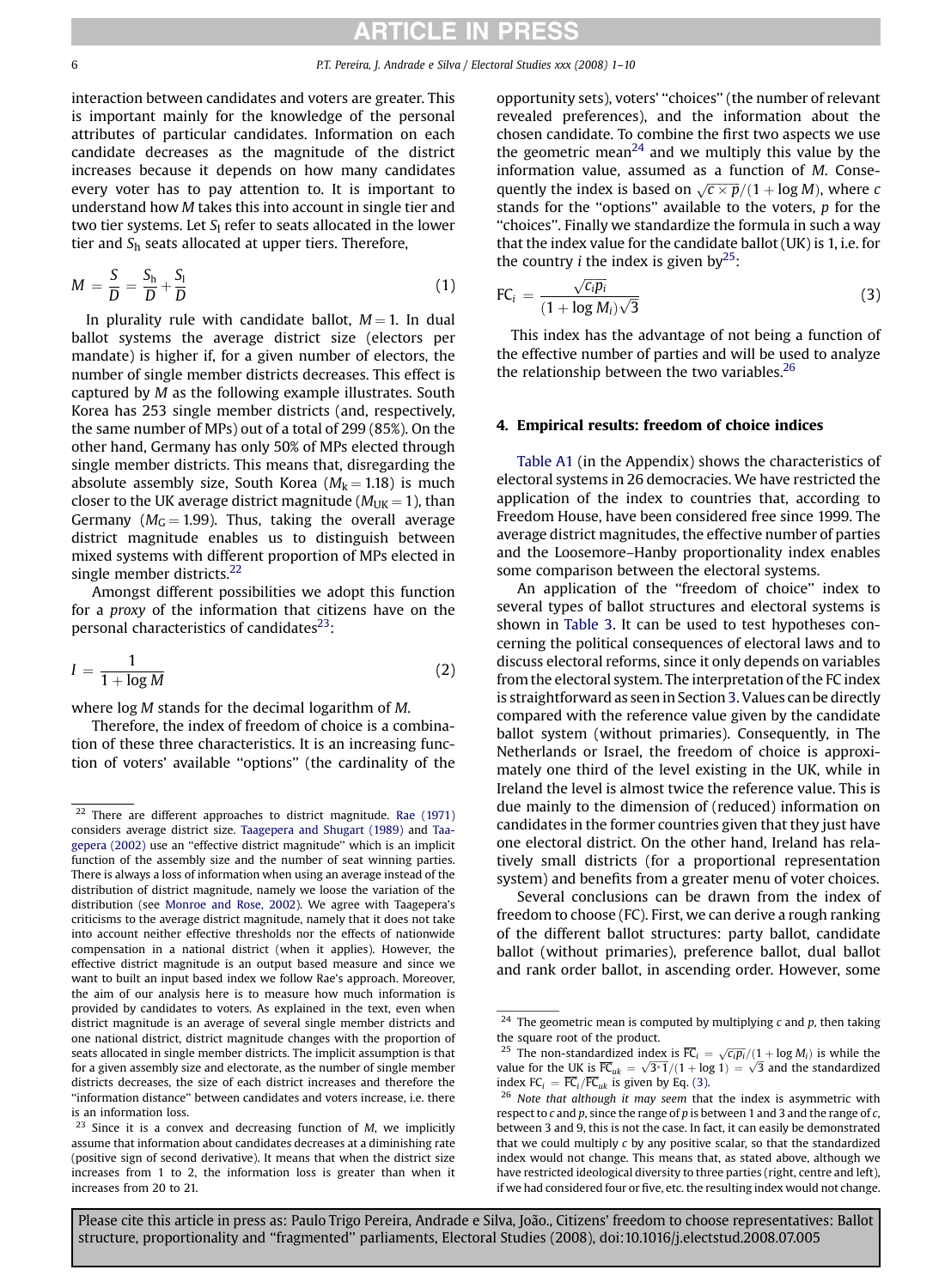# CI F IN PRF

#### P.T. Pereira, J. Andrade e Silva / Electoral Studies xxx (2008) 1–10 7

#### <span id="page-6-0"></span>Table 3

Countries ranked by increasing voters' freedom to choose (FC) MPs

| <b>Ballot structure</b>      | Country         | Effective number<br>of parties | Mean district magnitude | LH index | FC   |
|------------------------------|-----------------|--------------------------------|-------------------------|----------|------|
| Party ballot                 | The Netherlands | 4.81                           | 150                     | 0.95     | 0.31 |
| Party ballot                 | Israel          | 5.63                           | 120                     | 0.96     | 0.32 |
| Party ballot                 | Portugal        | 3.14                           | 10.45                   | 0.83     | 0.50 |
| Party ballot                 | Norway          | 4.36                           | 8.68                    | 0.95     | 0.52 |
| Party ballot                 | Romania         | 3.37                           | 8.17                    | 0.92     | 0.52 |
| Party ballot                 | Spain           | 2.73                           | 6.73                    | 0.93     | 0.55 |
| Preference ballot (weak)     | Czech Republic  | 4.15                           | 25                      | 0.89     | 0.88 |
| Candidate ballot             | <b>UK</b>       | 2.11                           | $\mathbf{1}$            | 0.80     | 1.00 |
| Candidate ballot             | Canada          | 2.98                           | $\mathbf{1}$            | 0.83     | 1.00 |
| Preference ballot (weak)     | Sweden          | 4.29                           | 12.03                   | 0.97     | 1.02 |
| Preference ballot (weak)     | Slovenia        | 5.52                           | 11.25                   | 0.84     | 1.03 |
| Preference ballot (weak)     | Denmark         | 4.92                           | 10.53                   | 0.98     | 1.05 |
| Preference ballot (weak)     | Belgium         | 9.05                           | 7.5                     | 0.96     | 1.13 |
| Preference ballot (strong)   | Finland         | 4.93                           | 13.33                   | 0.95     | 1.15 |
| Candidate ballot (primaries) | <b>USA</b>      | 1.99                           | $\mathbf{1}$            | 0.94     | 1.22 |
| Preference ballot (strong)   | Poland          | 2.95                           | 8.85                    | 0.82     | 1.26 |
| Dual ballot                  | Germany         | 3.30                           | 1.99                    | 0.94     | 1.54 |
| Dual ballot                  | Hungary         | 3.45                           | 1.97                    | 0.86     | 1.55 |
| Dual ballot                  | New Zealand     | 3.78                           | 1.82                    | 0.96     | 1.59 |
| Open ballot                  | Switzerland     | 5.08                           | 7.69                    | 0.93     | 1.59 |
| Dual ballot                  | Japan           | 2.93                           | 1.61                    | 0.86     | 1.66 |
| Candidate-preference ballot  | Australia       | 2.61                           | 1                       | 0.84     | 1.73 |
| Dual ballot                  | Taiwan          | 2.46                           | 1.42                    | 0.95     | 1.74 |
| Rank order                   | Malta           | 2.00                           | 5                       | 0.98     | 1.77 |
| Dual ballot                  | South Korea     | 2.36                           | 1.18                    | 0.84     | 1.87 |
| Rank order                   | Ireland         | 3.39                           | 3.95                    | 0.88     | 1.88 |

countries have higher (smaller) values in the index than was previously supposed by the type of ballot they use. $27$ 

It is not surprising that the party ballot index is below the reference value given by the candidate ballot system (without primaries). The options available to the voters and the possible "choices" are the same in both systems, yet in the party ballot, the voter has much less information concerning the personal characteristics of candidates. On the other hand, the effect of primaries, when plurality rule and candidate ballot are used, is to increase intra-party competition and to enlarge voters' freedom of choice so that the USA score is significantly higher than the UK score.

The dual ballot systems are associated with quite different positions in the ranking given the fact that mean district magnitude differs significantly from country to country (e.g. Germany (1.54) has a lower degree of freedom of choice than South Korea (1.87)).

The preference ballot systems also occupy different positions in the FC index. The Czech system has the lowest ranking not only because it is a ''weak'' system, but also due to its large average district magnitude with 25 MPs. On the other hand, Poland occupies the highest position because it is a ''strong'' system and the average district magnitude is a mere 8.85.

It is interesting to note how the proportionality index, such as the Loosemore–Hanby, and the freedom to choose index give different types of information on electoral

systems. Australia and Slovenia have the same degree of proportionality (0.84), but voters' freedom to choose in Australia is much higher. Norway (party ballot) and Taiwan (dual ballot) also share the same high degree of proportionality (0.95) but voters in Taiwan have more possibilities to express their preferences.

A similar situation occurs when we compare the effective number of political parties using the FC index. The USA and Malta have a similar effective number of political parties, but the FC index is higher for Malta than for the USA.

If we consider a more aggregated analysis of the averages of ''categorical'' ballots (party and candidate ballots) and the averages of ''ordinal'' ballots (all the others) it is possible to test Rae's hypothesis. [Table 4](#page-7-0) shows that, for each type of ballot, the averages of the effective number of parties and the degree of proportionality are similar. This gives support to the rejection of the hypothesis that the ballot structure has an effect either on the fragmentation of parliaments or on proportionality. On the other hand, as expected, ordinal ballots are associated with significantly larger freedom of choice for voters.<sup>28</sup>

<sup>&</sup>lt;sup>27</sup> This shows an important methodological difference between our approach and the traditional studies of ballot structure that just create a typology of different ballots and ranked them. We rank freedom of choice of country specific electoral systems, not ballot types.

 $^\mathrm{28}$  We test the hypothesis that there are no differences between means amongst the two groups for each characteristic (number of parties, average district magnitude, etc.), using a normal framework and the Welch approximation (i.e. we do not impose the equality of the variances in the two groups). At a 5% level, we do not reject the same means for the effective number of parties, the proportionality index, and the average district magnitude. However, we strongly reject the means equality for the FC index. The use of more robust testing techniques leads to the same conclusions.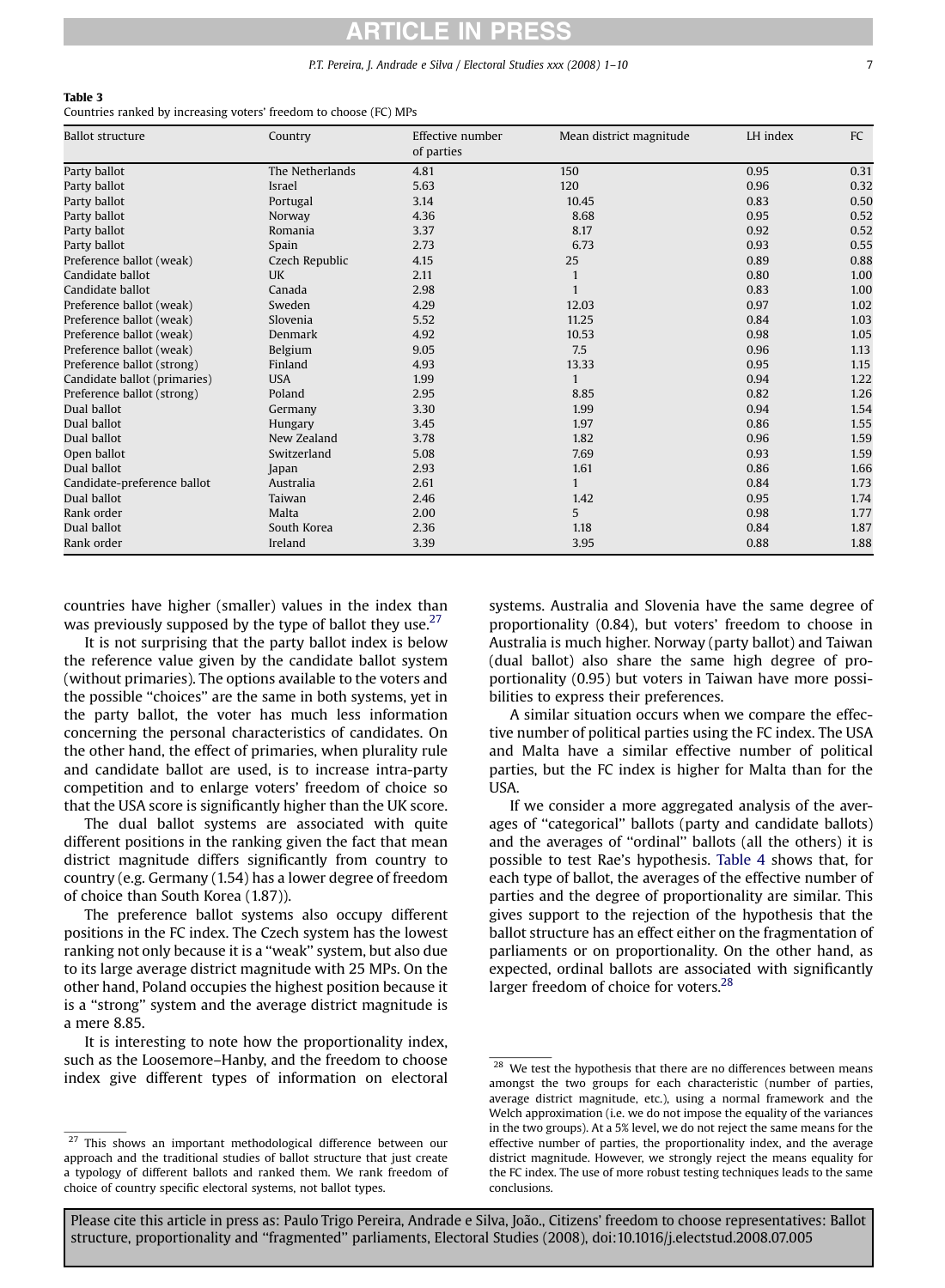Table 4

## **RTICLE IN PRES**

#### <span id="page-7-0"></span>8 P.T. Pereira, J. Andrade e Silva / Electoral Studies xxx (2008) 1–10

– ''Categorical'' and ''ordinal'' ballots

|                                               | Effective<br>number<br>of parties | Average<br>district<br>magnitude | Proport. LH | FC.  |
|-----------------------------------------------|-----------------------------------|----------------------------------|-------------|------|
| Candidate and party<br>ballot ("categorical") | 3.46                              | 34.11                            | 0.90        | 0.66 |
| Other ballots ("ordinal")                     | 3.95                              | 6.83                             | 0.91        | 1.44 |

It is also worth mentioning that the average district magnitude of ordinal ballots is relatively small, while it is very large in categorical ballots given the weight of party ballots.<sup>29</sup>

Finally, to analyze how the freedom to choose index can be related to other characteristics of an electoral system, such as proportionality or the effective number of political parties, we estimate a linear regression where the dependent variable is the effective number of parties and the covariates are the freedom of choice (FC) index and the decimal logarithm of average district size. The estimated values are (standard errors below the estimated coefficients)

NParticles = 
$$
2.084 + 1.679 \log(M) + 0.406FC
$$
  
(0.598) (0.716)  
 $R^2 = 0.326$ ,  $n = 26$ , *F*-Statistic = 5.574,  
*p*-value = 0.011

where NParties stands for the effective number of parties.

We confirm that district magnitude is relevant for the effective number of parties, but ''freedom of choice'' is not.30

An important consequence of this result is that changes in electoral systems that increase voters' ''freedom of choice'' do not have a significant negative impact, as could be expected, on a more fragmented parliament and therefore they do not stimulate increased instability in parliamentary regimes.

We also estimate the possible effect of "freedom of choice'' on proportionality and reach a similar conclusion. The FC index is not statistically significant but the district magnitude is, now, marginally significant. $31$ 

LH Index =  $0.836 + 0.053 \log(M) + 0.027$ FC  $(0.025)$  $(0.030)$  $R^2 = 0.178$ ,  $n = 26$ , F-Statistic = 2.483,  $p$ -value  $= 0.106$ 

where LH index is the Loosemore–Hanby index of proportionality.

The finding that ''freedom of choice'' does not affect these variables does not lead to the conclusion that it should be considered a ''weak'' variable. The arguments presented in Section [2](#page-1-0) that ''freedom of choice'' has an intrinsic value apart from an instrumental value implies that increasing freedom is valued positively on its own. In the next section, we will discuss some empirical evidence that suggests it can also have an instrumental value concerning variables other then fragmentation of parliament and proportionality.

## 5. Discussion

The freedom citizens have to express their political preferences and their preferences concerning relevant characteristics of representatives to parliament (congress) depend on the structure of polity. More decentralized structures of government (in unitary or federal countries) are – ceteris paribus – associated with overall greater freedom of choice. This means that the results of this paper should be interpreted with some caution, since we only apply the index to national legislatures (lower houses).  $32$  It is necessary to bear in mind that the role of the lower house is different in parliamentary and presidential regimes and also in unicameral and bicameral regimes.<sup>33</sup> Moreover, we have not considered an obvious important factor, the internal competition within parties in organizing lists (when applicable).

With these provisos in mind, this paper developed an index of freedom of choice of members of parliament that takes into account three distinct dimensions: voters' ''options'' (the cardinality of the choice domain), ''choices'' (the number of revealed preferences on candidates/ parties), and ''information'' (on candidates characteristics). Empirical evidence shows that the index cannot be univocally associated either with electoral systems, proportionality indices, effective number of parties, or other measures of electoral systems. In fact, one of the aims of developing such an index is to be able to discriminate between electoral systems that have similar degrees of proportionality or similarly ''fragmented'' parliaments, as measured by the effective number of parties.

The debate around the reform of electoral systems – namely the possible shifts from majoritarian to mixed systems, or changes within proportional representation regimes – arises from the fact that there are several rele-

<sup>&</sup>lt;sup>29</sup> The no rejection of the equality of the means is due to a very large variance in each group, namely in the categorical one.

<sup>&</sup>lt;sup>30</sup> If we estimate two simple linear regressions to explain the effective number of political parties, the first one, using  $Log(M)$  as explanatory variable, is significant ( $p$ -value of 0.003 for the  $F$ -test) but the second one, using freedom of choice (FC), is statistically not significant (p-value of 0. 124 for the F-test). All calculations are available from the authors at request.

 $31$  A simple linear regression to explain the LH index using  $Log(M)$  as explanatory variable is significant (p-value of 0.053 for the F-test).

<sup>&</sup>lt;sup>32</sup> The index can also be applied to parliaments of States, Provinces or Lander in Federations. In those federations where there are significant linguistic, religious, ethnic, or other divisions and citizens are segregated in part according to these divisions, it is natural that if the electoral system is the same at national and regional levels, the effective number of parties is slightly higher at national level.

[Spiller and Tommasi \(2007\)](#page-9-0) argue that in the case of Argentina, the lower house has no significant effective power. If this is the case, it follows naturally that greater citizens' freedom of choice in the same would not be very relevant to legislative behavior.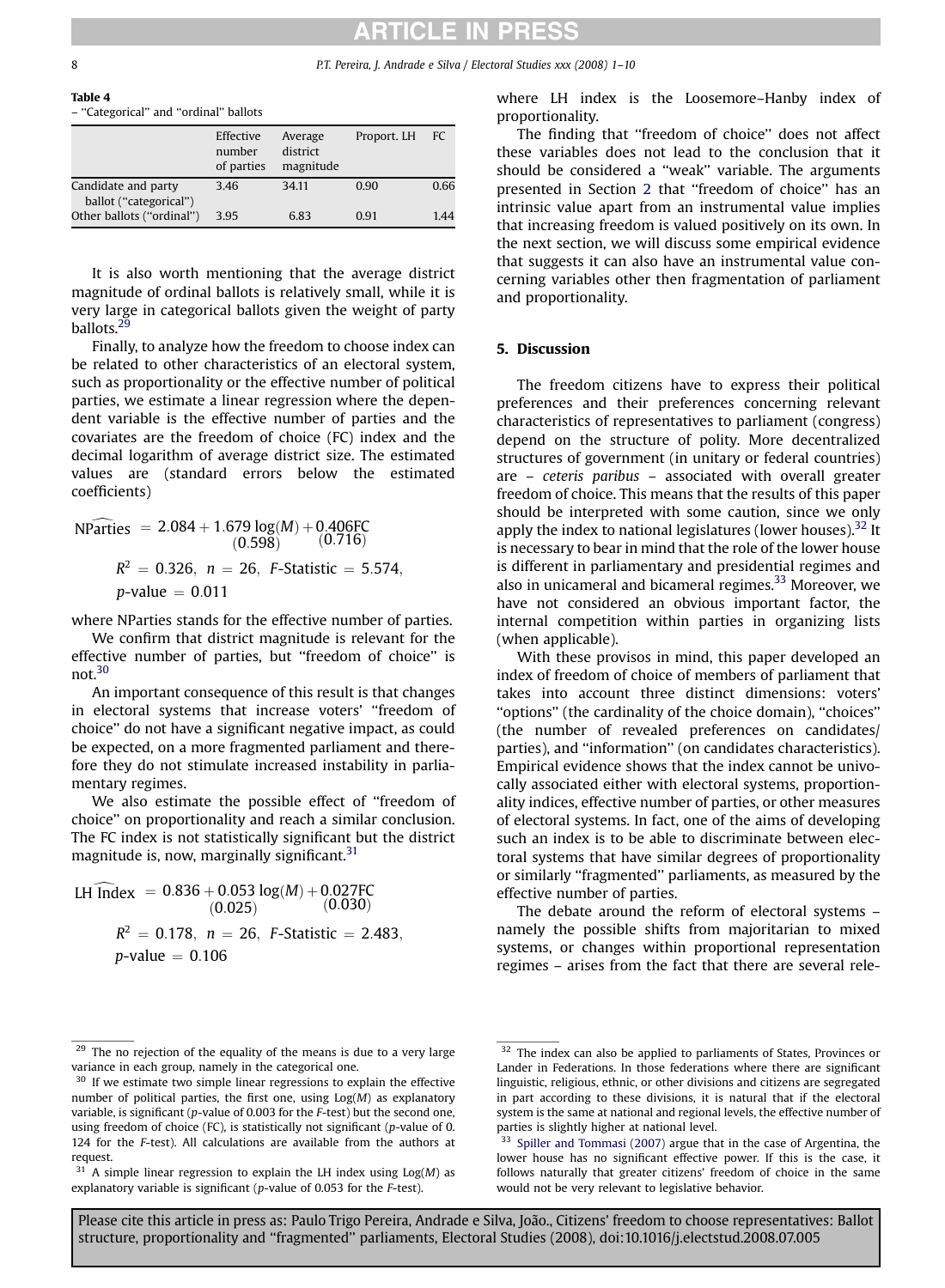# RTICLE IN PRES

P.T. Pereira, J. Andrade e Silva / Electoral Studies xxx (2008) 1–10 9

### <span id="page-8-0"></span>Appendix

### Table A1

Countries ranked by increasing degree of proportionality of electoral systems

| <b>Ballot structure</b>               | Country         | Total<br>number of SMD<br>of MPs |              | Number Number Number | of MMD of districts of list MP LMP/MPs | Number       | Prop. | Mean<br>district<br>magnitude | Effective<br>number<br>of parties | Index<br>prop.<br>(Loosemore-Hanby) |
|---------------------------------------|-----------------|----------------------------------|--------------|----------------------|----------------------------------------|--------------|-------|-------------------------------|-----------------------------------|-------------------------------------|
| Candidate ballot                      | UK              | 659                              | 659          | $\Omega$             | 659                                    | $\Omega$     | 0%    | 1.00                          | 2.11                              | 0.80                                |
| Preference ballot                     | Poland          | 460                              | $\Omega$     | 52                   | 52                                     | 460          | 100%  | 8.85                          | 2.95                              | 0.82                                |
| Candidate ballot                      | Canada          | 301                              | 301          | $\Omega$             | 301                                    | $\mathbf{0}$ | 0%    | 1.00                          | 2.98                              | 0.83                                |
| Party ballot                          | Portugal        | 230                              | $\mathbf{0}$ | 22                   | 22                                     | 230          | 100%  | 10.45                         | 3.14                              | 0.83                                |
| Candidate-preference ballot Australia |                 | 148                              | 148          | $\Omega$             | 148                                    | $\mathbf{0}$ | 0%    | 1.00                          | 2.61                              | 0.84                                |
| Dual ballot                           | South Korea     | 299                              | 253          | $\mathbf{1}$         | 254                                    | 46           | 15%   | 1.18                          | 2.36                              | 0.84                                |
| Preference ballot                     | Slovenia        | 90                               | $\mathbf{0}$ | 8                    | 8                                      | 90           | 100%  | 11.25                         | 5.52                              | 0.84                                |
| Dual ballot                           | Japan           | 500                              | 300          | 11                   | 311                                    | 200          | 40%   | 1.61                          | 2.93                              | 0.86                                |
| Dual ballot                           | Hungary         | 386                              | 176          | 20                   | 196                                    | 210          | 54%   | 1.97                          | 3.45                              | 0.86                                |
| Rank order                            | Ireland         | 166                              | $\Omega$     | 42                   | 42                                     | 166          | 100%  | 3.95                          | 3.39                              | 0.88                                |
| Preference ballot                     | Czech Republic  | 200                              | $\mathbf{0}$ | 8                    | 8                                      | 200          | 100%  | 25.00                         | 4.15                              | 0.89                                |
| Party ballot                          | Romania         | 343                              | $\mathbf{0}$ | 42                   | 42                                     | 343          | 100%  | 8.17                          | 3.37                              | 0.92                                |
| Party ballot                          | Spain           | 350                              | $\Omega$     | 52                   | 52                                     | 350          | 100%  | 6.73                          | 2.73                              | 0.93                                |
| Open ballot                           | Switzerland     | 200                              | $\Omega$     | 26                   | 26                                     | 200          | 100%  | 7.69                          | 5.08                              | 0.93                                |
| Candidate ballot                      | <b>USA</b>      | 435                              | 435          | $\Omega$             | 435                                    | $\mathbf{0}$ | 0%    | 1.00                          | 1.99                              | 0.94                                |
| Dual ballot                           | Germany         | 656                              | 328          | $\mathbf{1}$         | 329                                    | 328          | 50%   | 1.99                          | 3.30                              | 0.94                                |
| Party ballot                          | Norway          | 165                              | $\Omega$     | 19                   | 19                                     | 165          | 100%  | 8.68                          | 4.36                              | 0.95                                |
| Party ballot                          | The Netherlands | 150                              | $\Omega$     | $\mathbf{1}$         | $\mathbf{1}$                           | 150          | 100%  | 150.00                        | 4.81                              | 0.95                                |
| Dual ballot                           | Taiwan          | 334                              | 234          | $\overline{2}$       | 236                                    | 100          | 30%   | 1.42                          | 2.46                              | 0.95                                |
| Preference ballot                     | Finland         | 200                              | $\bf{0}$     | 15                   | 15                                     | 200          | 100%  | 13.33                         | 4.93                              | 0.95                                |
| Party ballot                          | Israel          | 120                              | $\Omega$     | $\mathbf{1}$         | $\mathbf{1}$                           | 120          | 100%  | 120.00                        | 5.63                              | 0.96                                |
| Dual ballot                           | New Zealand     | 120                              | 65           | $\mathbf{1}$         | 66                                     | 55           | 46%   | 1.82                          | 3.78                              | 0.96                                |
| Preference ballot                     | Belgium         | 150                              | $\Omega$     | 20                   | 20                                     | 150          | 100%  | 7.50                          | 9.05                              | 0.96                                |
| Preference ballot                     | Sweden          | 349                              | $\Omega$     | 29                   | 29                                     | 349          | 100%  | 12.03                         | 4.29                              | 0.97                                |
| Rank order                            | Malta           | 65                               | 0            | 13                   | 13                                     | 65           | 100%  | 5.00                          | 2.00                              | 0.98                                |
| Preference ballot                     | Denmark         | 179                              | $\Omega$     | 17                   | 17                                     | 179          | 100%  | 10.53                         | 4.92                              | 0.98                                |

Source: data for Finland, Ireland, Malta and Portugal collected and computed by the authors. Other data from [Norris \(2004\)](#page-9-0).

vant normative criteria (political stability, fair representation, freedom of choice) and there are frequently tradeoffs between them. $34$  For example, there is a possible tradeoff between political stability and fair representation in parliamentary regimes: increased fairness of representation may lead to a more ''fragmented'' parliament and more unstable coalition governments. $35$ 

The empirical analysis developed in this paper shows that there seems to be no tradeoff between greater voter participation in the political process and either political stability or fair representation. The conclusion that greater ''freedom of choice'' does not have implications for proportionality or the effective number of parties has an important normative implication for electoral reform. It shows that it is possible to design systems with a greater role for voters' participation in the political process without negative side effects. Nevertheless, it does not follow that greater citizens' freedom of choice is always beneficial. The role of political parties in screening candidates when

selection follows a competitive procedure may be important. Also, citizens have limited cognitive abilities, so expanding freedom of choice after some point may have no significant advantage.

We have also shown that some ballot structures give more power to the voters and less to the party elites in selecting representatives. Other ballot structures give exclusive selection privileges to political parties, and still others aim for a more balanced weight of voters and parties in the selection process. The importance of measuring voters' ''freedom to choose'' is precisely to weight the relative importance of voters and political parties in selecting candidates.

The hypothesis, implicitly formulated by Stuart Mill, that the quality of representatives, as measured by voters' standards, will depend on voters' freedom of choice, can be tested controlling for the fact that it will also be a function of party selection procedures. Intuition suggests that the worst situation is low competition within parties, low freedom of choice and a presidential regime.

There is some evidence that the degree of voter satisfaction is higher in countries where ''freedom of choice is higher."<sup>36</sup> Other hypotheses that have been tested and that deserve further research are the relationship between

<sup>34</sup> See, among others, [Boix \(1999\), Norris \(2004\), Rae \(1995\), Schugart](#page-9-0) [\(2001\)](#page-9-0) and [Sen \(1995\)](#page-9-0).

<sup>&</sup>lt;sup>35</sup> It is worth distinguishing between formal political stability and informal political stability. Formal political stability is the capacity of governments to fulfill their normal legislative term (usually four years). It makes an emphasis on the parliament–executive relationship. The informal political stability is related to a low level of political conflict outside parliament. The tradeoff referred to is between formal political stability and fair representation.

 $^{36}\,$  See [Farrell and McAllister \(2006\).](#page-9-0) An experiment in British Columbia (Canada) also reveals that one highly valued criterion for electoral reform is freedom of choice.